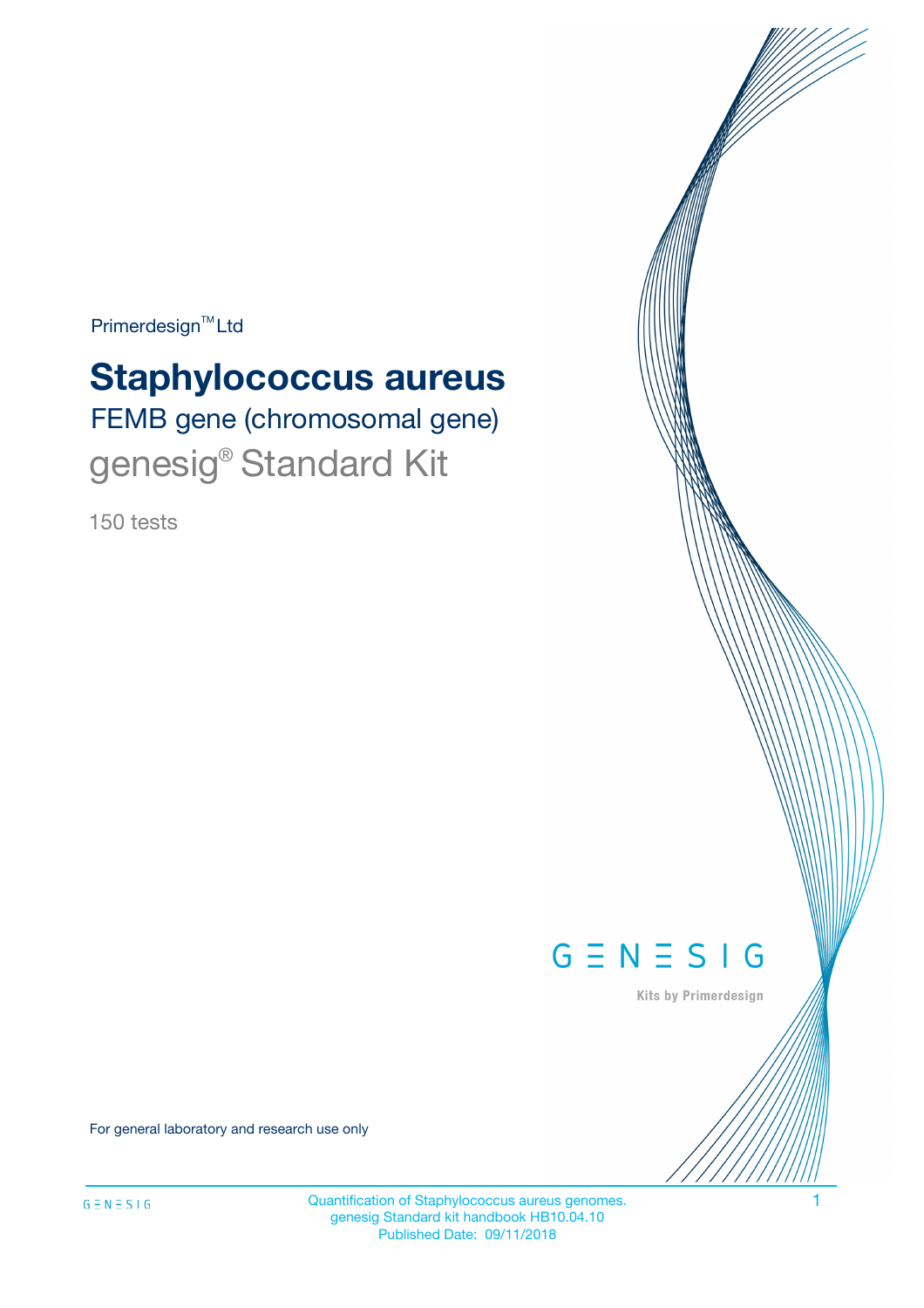## Introduction to Staphylococcus aureus

Staphylococcus aureus is a spherical, Gram-positive bacterium of the Staphylococcaceae family. The genome of this species is around 2.8Mb in length. Virulence factors for S. aureus are encoded by phages, pathogenicity islands, staphylococcus cassette chromosome and plasmids, which contain genes for antibiotic resistance such as those found in Methicillin-Resistant Staphylococcus aureus (MRSA).

S. aureus can be found on the skin and mucosal membranes of healthy individuals, but any abrasion to these barriers allows the bacterium to enter the wound, colonise and cause infection. As this bacterium lives on the skin, it can be transmitted easily between individuals and is commonly seen in hospital acquired infections.

S. aureus can cause a variety of different infections ranging from mild skin infections such as impetigo to invasive diseases and toxic mediated diseases. The production of extotoxins known as Pyrogenic toxin superantigens in some strains of S. aureus can cause toxic shock syndrome.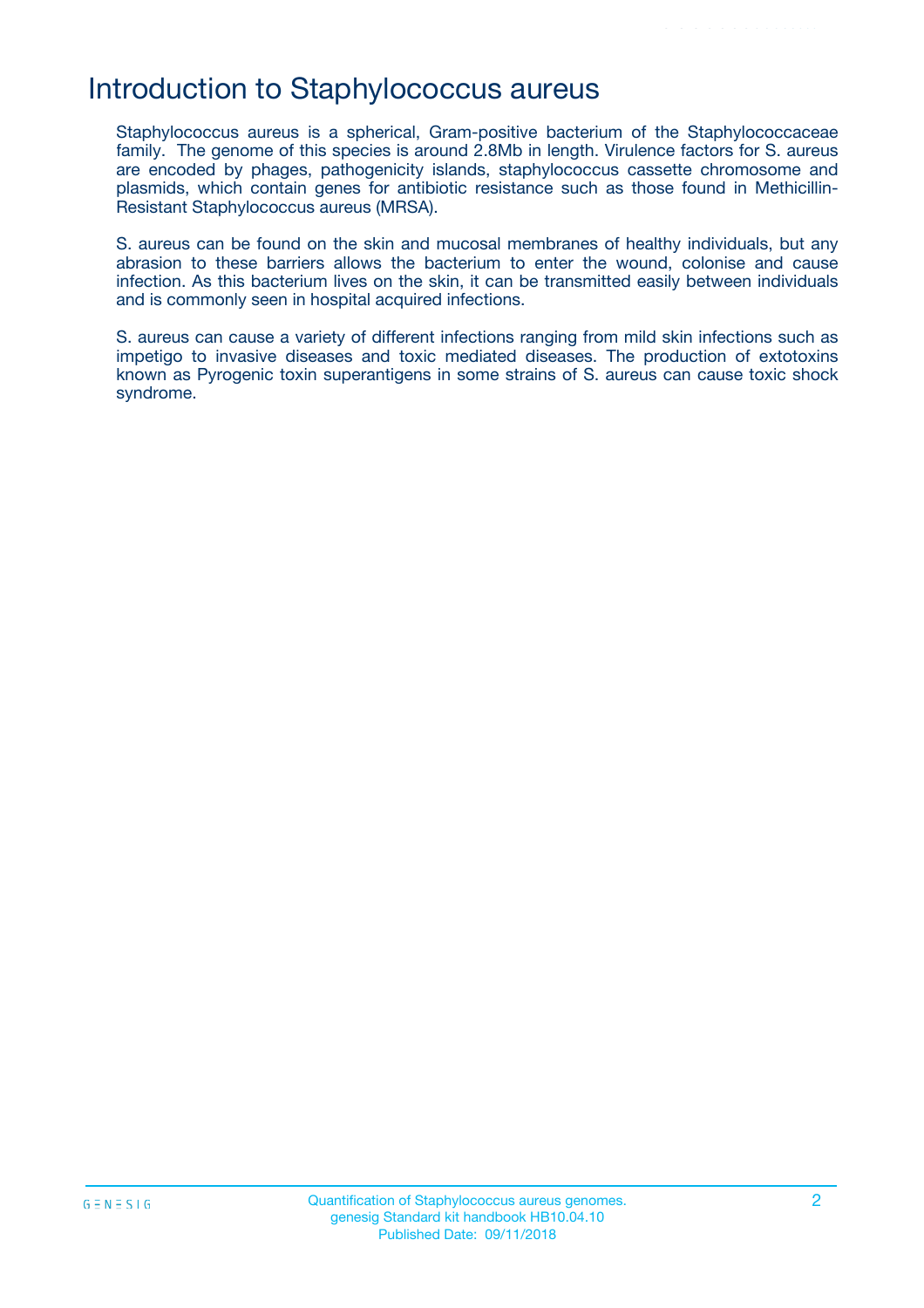

The Primerdesign genesig Kit for Staphylococcus aureus (S.aureus) genomes is designed for the in vitro quantification of S.aureus genomes. The kit is designed to have a broad detection profile. Specifically, the primers represent 100% homology with over 95% of the NCBI database reference sequences available at the time of design.

The dynamics of genetic variation means that new sequence information may become available after the initial design. Primerdesign periodically reviews the detection profiles of our kits and when required releases new versions.

FEMB is a chromosomal gene specific to S. aureus. The primers and probe have 100% homology with over 95% of reference sequences in the NCBI database including those listed below.

FEMB sequence specificity CP000703.1, BA000017.4, CP000046.1, CP000253.1, CP000255.1, X17688.1, X571857.1, BA000033.2, BA000018.3, BX571856.1

If you require further information, or have a specific question about the detection profile of this kit then please send an e.mail to enquiry@primerdesign.co.uk and our bioinformatics team will answer your question.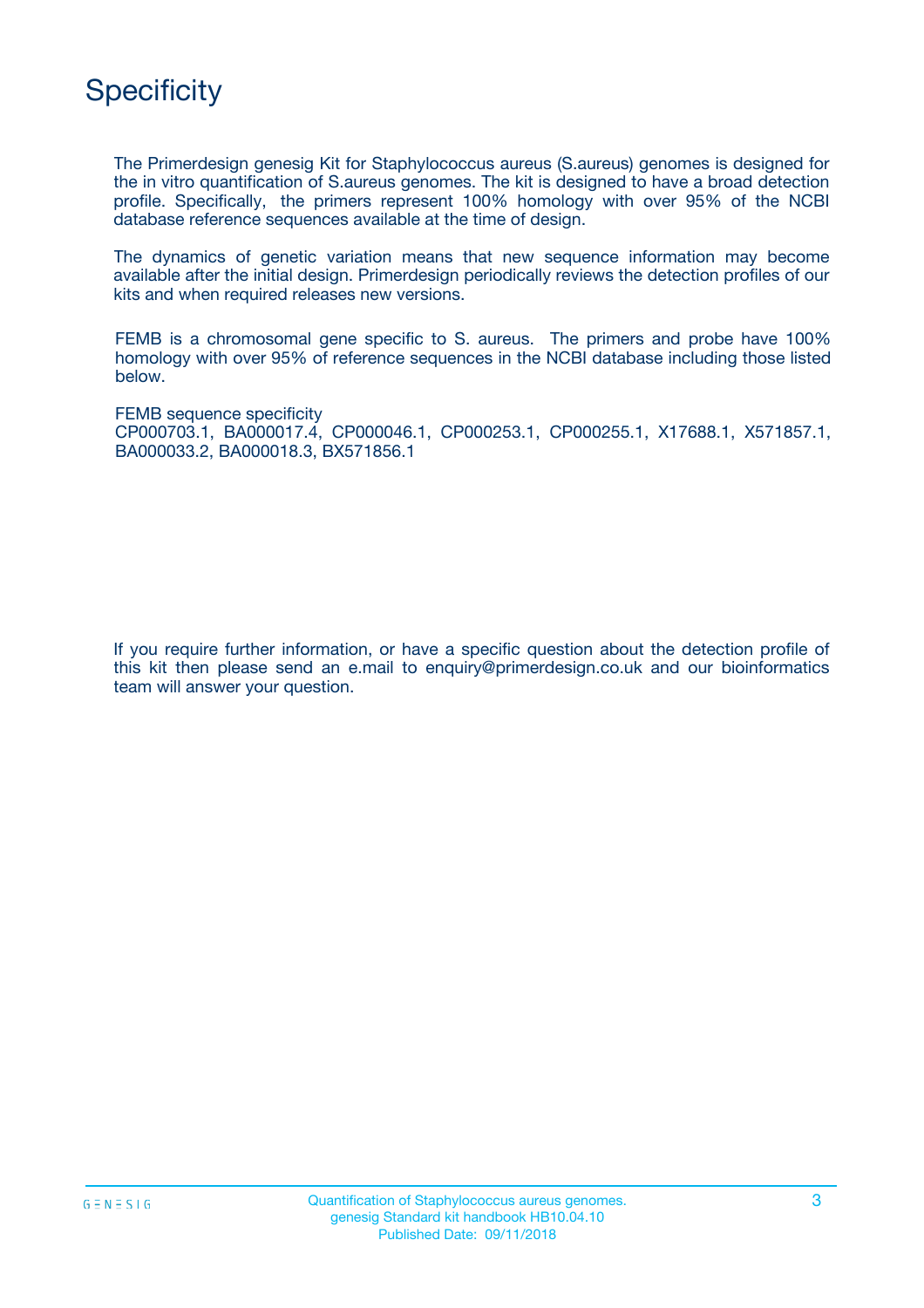## Kit contents

- **S.aureus specific primer/probe mix (150 reactions BROWN)** FAM labelled
- **S.aureus positive control template (for Standard curve RED)**
- **RNase/DNase free water (WHITE)** for resuspension of primer/probe mixes
- **Template preparation buffer (YELLOW)** for resuspension of positive control template and standard curve preparation

## Reagents and equipment to be supplied by the user

### **Real-time PCR Instrument**

#### **Extraction kit**

This kit is recommended for use with genesig Easy DNA/RNA extraction kit. However, it is designed to work well with all processes that yield high quality RNA and DNA with minimal PCR inhibitors.

#### **oasig**TM **lyophilised or Precision**®**PLUS 2X qPCR Master Mix**

This kit is intended for use with oasig or PrecisionPLUS2X qPCR Master Mix.

**Pipettors and Tips**

**Vortex and centrifuge**

**Thin walled 1.5 ml PCR reaction tubes**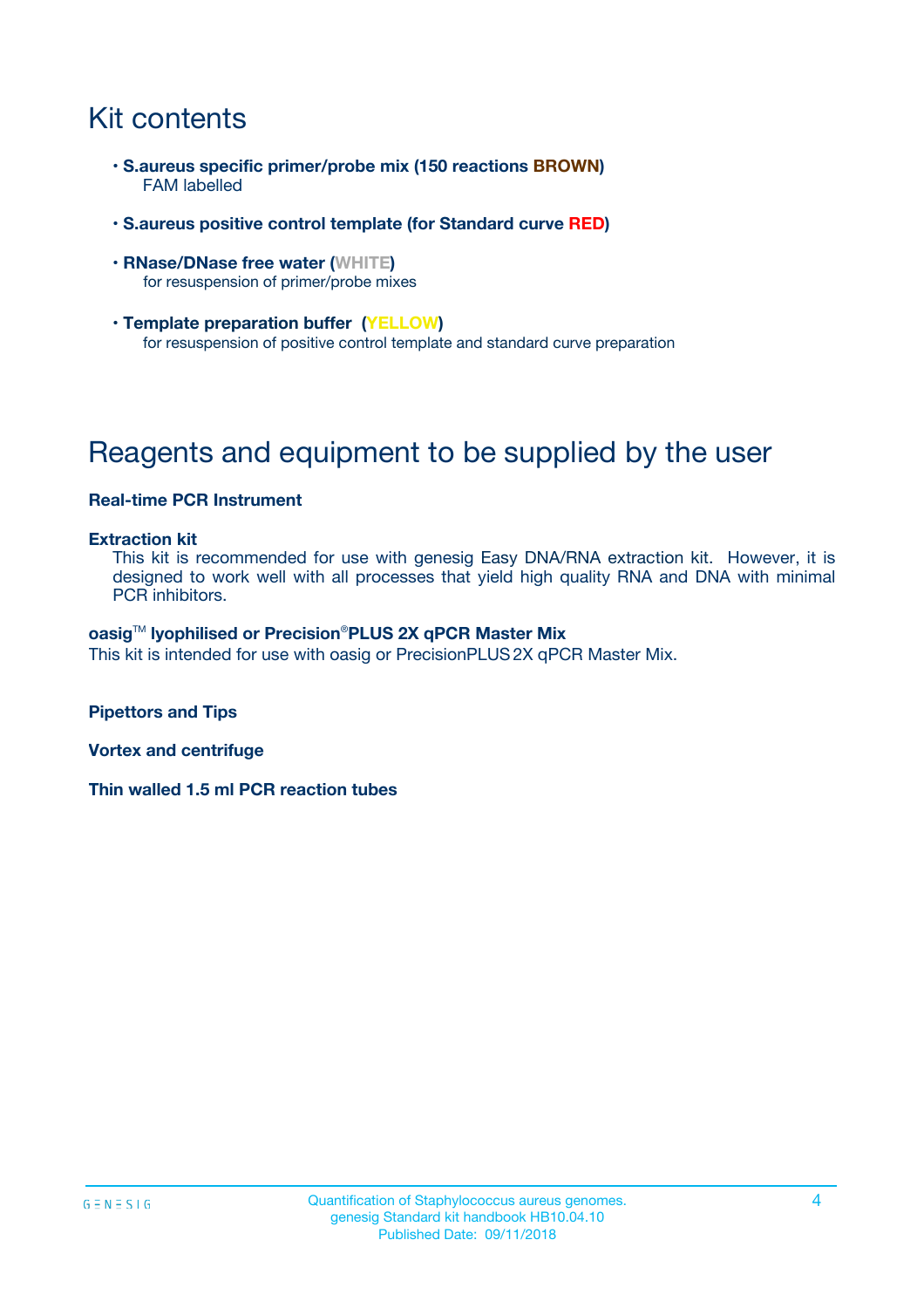### Kit storage and stability

This kit is stable at room temperature but should be stored at -20ºC on arrival. Once the lyophilised components have been resuspended they should not be exposed to temperatures above -20°C for longer than 30 minutes at a time and unnecessary repeated freeze/thawing should be avoided. The kit is stable for six months from the date of resuspension under these circumstances.

If a standard curve dilution series is prepared this can be stored frozen for an extended period. If you see any degradation in this serial dilution a fresh standard curve can be prepared from the positive control.

Primerdesign does not recommend using the kit after the expiry date stated on the pack.

### Suitable sample material

All kinds of sample material suited for PCR amplification can be used. Please ensure the samples are suitable in terms of purity, concentration, and DNA integrity. Always run at least one negative control with the samples. To prepare a negative-control, replace the template DNA sample with RNase/DNase free water.

### Dynamic range of test

Under optimal PCR conditions genesig S.aureus detection kits have very high priming efficiencies of >95% and can detect less than 100 copies of target template.

### Notices and disclaimers

This product is developed, designed and sold for research purposes only. It is not intended for human diagnostic or drug purposes or to be administered to humans unless clearly expressed for that purpose by the Food and Drug Administration in the USA or the appropriate regulatory authorities in the country of use. During the warranty period Primerdesign genesig detection kits allow precise and reproducible data recovery combined with excellent sensitivity. For data obtained by violation to the general GLP guidelines and the manufacturer's recommendations the right to claim under guarantee is expired. PCR is a proprietary technology covered by several US and foreign patents. These patents are owned by Roche Molecular Systems Inc. and have been sub-licensed by PE Corporation in certain fields. Depending on your specific application you may need a license from Roche or PE to practice PCR. Additional information on purchasing licenses to practice the PCR process may be obtained by contacting the Director of Licensing at Roche Molecular Systems, 1145 Atlantic Avenue, Alameda, CA 94501 or Applied Biosystems business group of the Applera Corporation, 850 Lincoln Centre Drive, Foster City, CA 94404. In addition, the 5' nuclease assay and other homogeneous amplification methods used in connection with the PCR process may be covered by U.S. Patents 5,210,015 and 5,487,972, owned by Roche Molecular Systems, Inc, and by U.S. Patent 5,538,848, owned by The Perkin-Elmer Corporation.

### Trademarks

Primerdesign™ is a trademark of Primerdesign Ltd.

genesig $^\circledR$  is a registered trademark of Primerdesign Ltd.

The PCR process is covered by US Patents 4,683,195, and 4,683,202 and foreign equivalents owned by Hoffmann-La Roche AG. BI, ABI PRISM® GeneAmp® and MicroAmp® are registered trademarks of the Applera Genomics (Applied Biosystems Corporation). BIOMEK® is a registered trademark of Beckman Instruments, Inc.; iCycler™ is a registered trademark of Bio-Rad Laboratories, Rotor-Gene is a trademark of Corbett Research. LightCycler™ is a registered trademark of the Idaho Technology Inc. GeneAmp®, TaqMan® and AmpliTaqGold® are registered trademarks of Roche Molecular Systems, Inc., The purchase of the Primerdesign reagents cannot be construed as an authorization or implicit license to practice PCR under any patents held by Hoffmann-LaRoche Inc.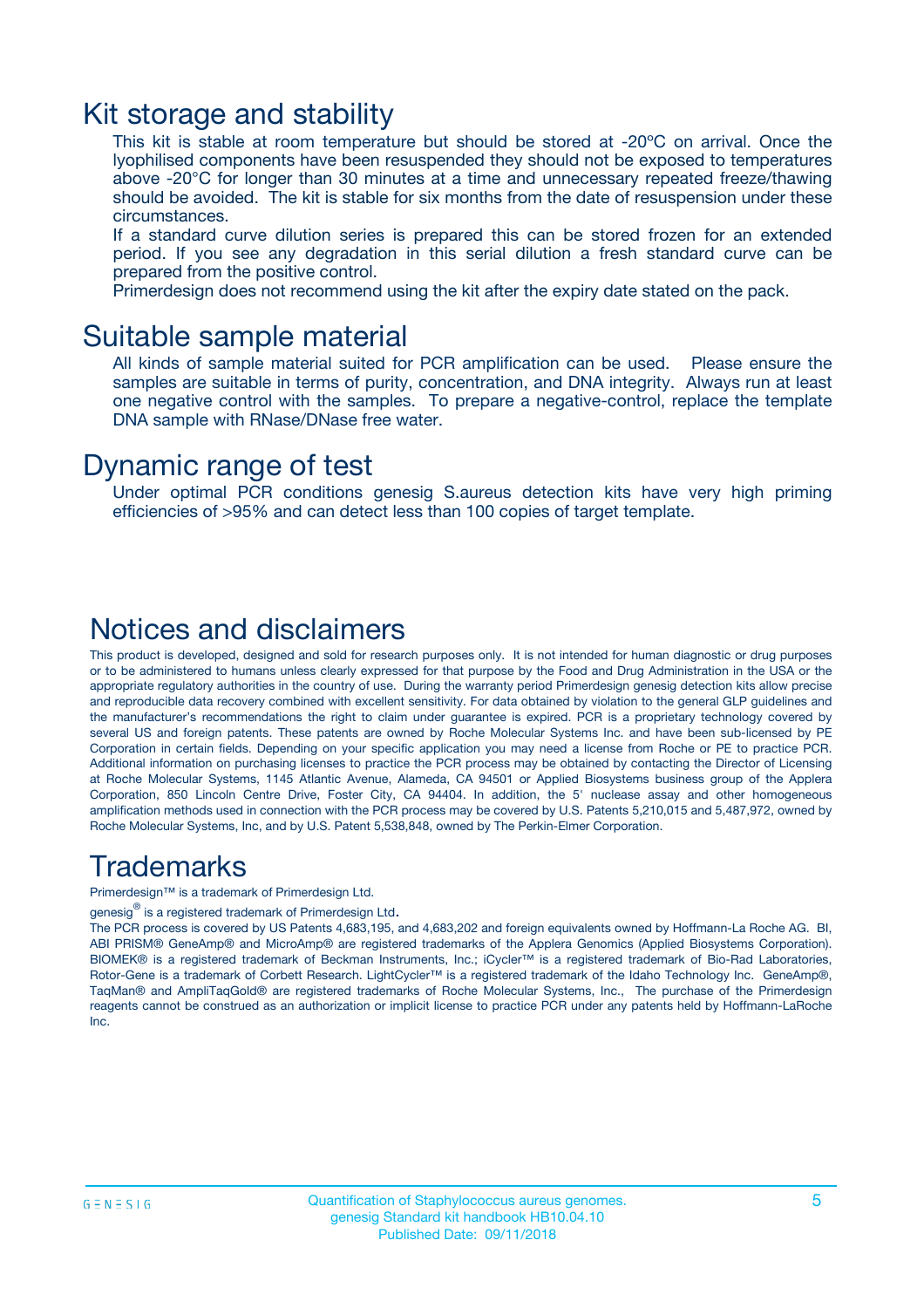## Principles of the test

#### **Real-time PCR**

A S.aureus specific primer and probe mix is provided and this can be detected through the FAM channel.

The primer and probe mix provided exploits the so-called TaqMan® principle. During PCR amplification, forward and reverse primers hybridize to the S.aureus DNA. A fluorogenic probe is included in the same reaction mixture which consists of a DNA probe labeled with a 5`-dye and a 3`-quencher. During PCR amplification, the probe is cleaved and the reporter dye and quencher are separated. The resulting increase in fluorescence can be detected on a range of qPCR platforms.

#### **Positive control**

For copy number determination and as a positive control for the PCR set up, the kit contains a positive control template. This can be used to generate a standard curve of S.aureus copy number / Cq value. Alternatively the positive control can be used at a single dilution where full quantitative analysis of the samples is not required. Each time the kit is used, at least one positive control reaction must be included in the run. A positive result indicates that the primers and probes for detecting the target S.aureus gene worked properly in that particular experimental scenario. If a negative result is obtained the test results are invalid and must be repeated. Care should be taken to ensure that the positive control does not contaminate any other kit component which would lead to false-positive results. This can be achieved by handling this component in a Post PCR environment. Care should also be taken to avoid cross-contamination of other samples when adding the positive control to the run. This can be avoided by sealing all other samples and negative controls before pipetting the positive control into the positive control well.

#### **Negative control**

To validate any positive findings a negative control reaction should be included every time the kit is used. For this reaction the RNase/DNase free water should be used instead of template. A negative result indicates that the reagents have not become contaminated while setting up the run.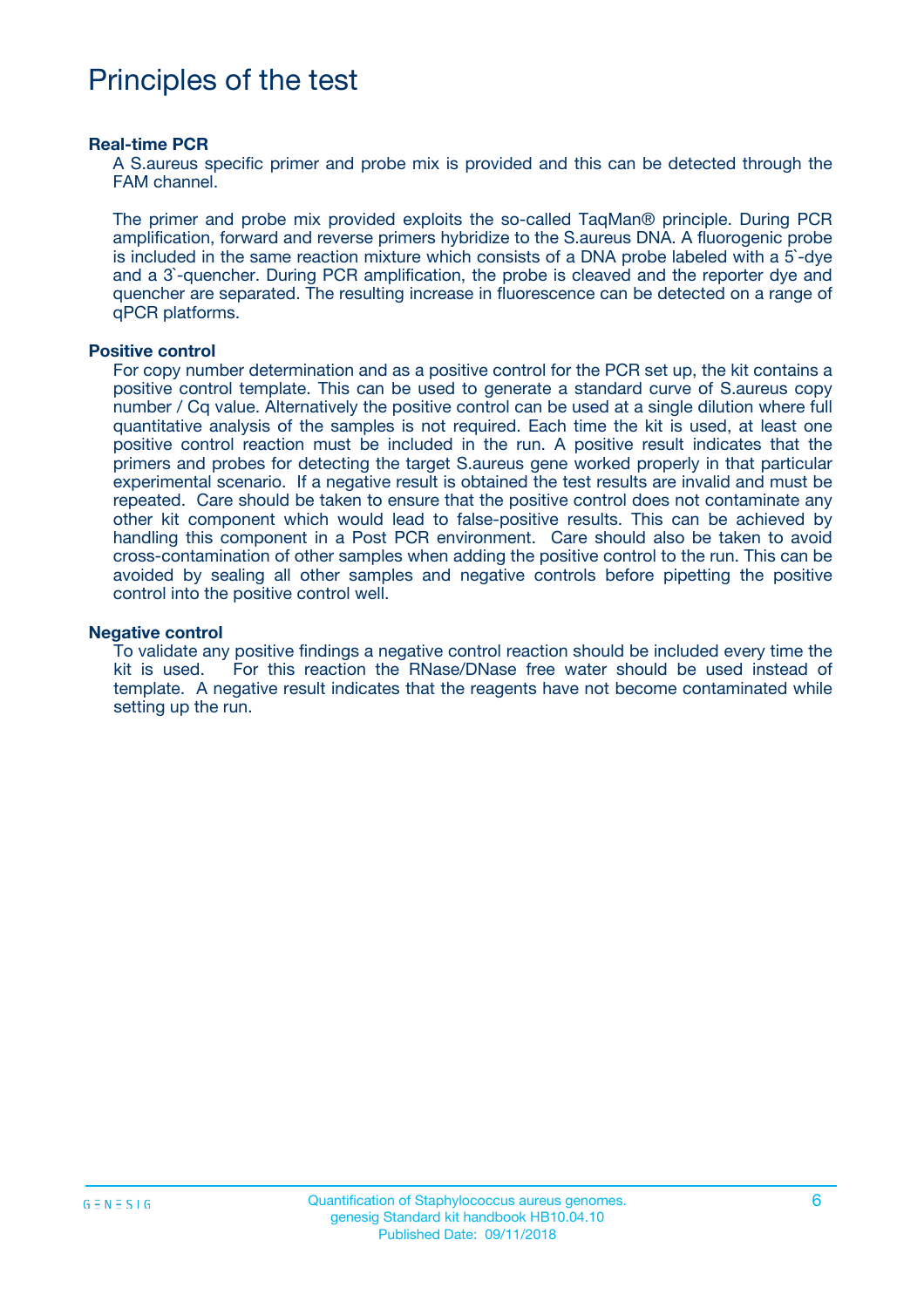## Resuspension protocol

To minimize the risk of contamination with foreign DNA, we recommend that all pipetting be performed in a PCR clean environment. Ideally this would be a designated PCR lab or PCR cabinet. Filter tips are recommended for all pipetting steps.

#### **1. Pulse-spin each tube in a centrifuge before opening.**

This will ensure lyophilised primer and probe mix is in the base of the tube and is not spilt upon opening the tube.

**2. Resuspend the kit components in the RNase/DNase free water supplied, according to the table below.**

To ensure complete resuspension, vortex each tube thoroughly.

| Component - resuspend in water<br>Volume |         |
|------------------------------------------|---------|
| <b>Pre-PCR pack</b>                      |         |
| S.aureus primer/probe mix (BROWN)        | $165$ µ |

### **3. Resuspend the positive control template in the template preparation buffer supplied, according to the table below:**

To ensure complete resuspension, vortex the tube thoroughly.

| Component - resuspend in template preparation buffer |        |  |
|------------------------------------------------------|--------|--|
| <b>Post-PCR heat-sealed foil</b>                     |        |  |
| S. aureus Positive Control Template (RED) *          | 500 µl |  |

\* This component contains high copy number template and is a VERY significant contamination risk. It must be opened and handled in a separate laboratory environment, away from the other components.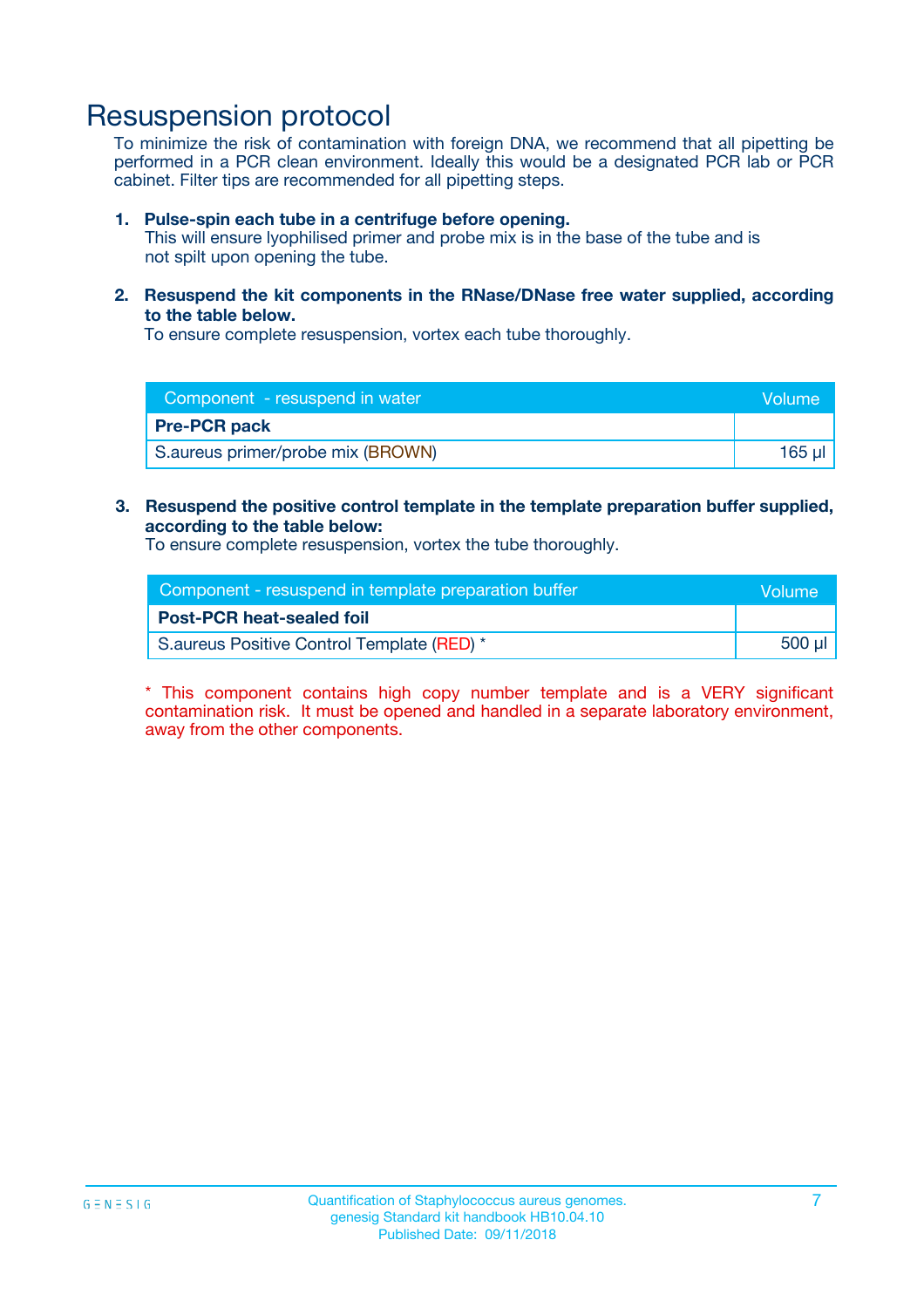## qPCR detection protocol

**1. For each DNA sample prepare a reaction mix according to the table below:** Include sufficient reactions for positive and negative controls.

| Component                                 | Volume           |
|-------------------------------------------|------------------|
| oasig or PrecisionPLUS 2X qPCR Master Mix | 10 $\mu$         |
| S.aureus primer/probe mix (BROWN)         | 1 $\mu$          |
| <b>RNase/DNase free water (WHITE)</b>     | $4 \mu$          |
| <b>Final Volume</b>                       | 15 <sub>ul</sub> |

- **2. Pipette 15µl of this mix into each well according to your qPCR experimental plate set up.**
- **3. Prepare DNA templates for each of your samples.**
- **4. Pipette 5µl of DNA template into each well, according to your experimental plate set up.**

For negative control wells use 5µl of RNase/DNase free water. The final volume in each well is 20µl.

**5. If a standard curve is included for quantitative analysis, prepare a reaction mix according to the table below:**

| Component                                 | Volume          |
|-------------------------------------------|-----------------|
| oasig or PrecisionPLUS 2X qPCR Master Mix | 10 µl           |
| S.aureus primer/probe mix (BROWN)         | 1 µI            |
| <b>RNase/DNase free water (WHITE)</b>     | $4 \mu$         |
| <b>Final Volume</b>                       | 15 <sub>µ</sub> |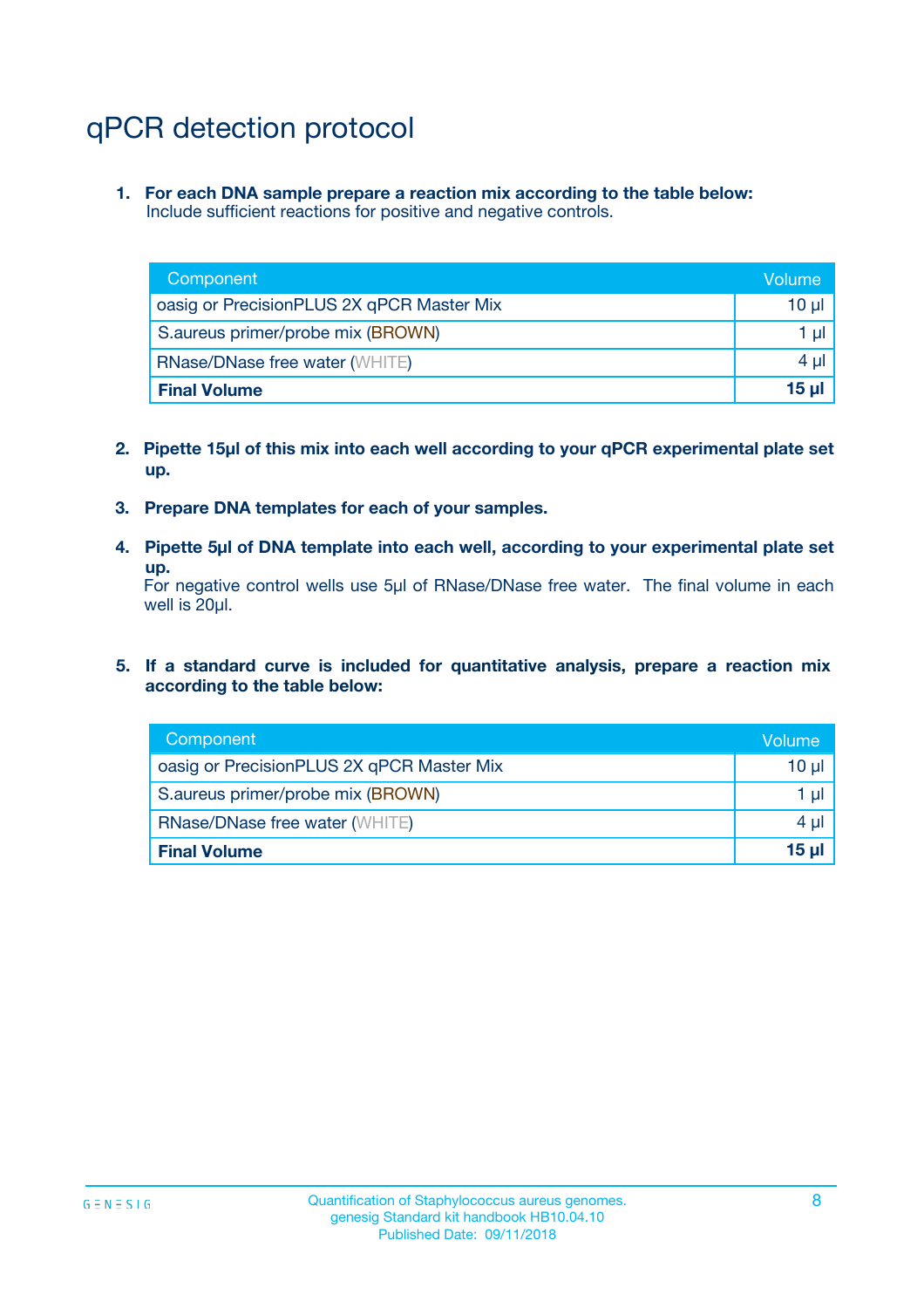### **6. Preparation of a standard curve dilution series.**

- 1) Pipette 90µl of template preparation buffer into 5 tubes and label 2-6
- 2) Pipette 10µl of Positive Control Template (RED) into tube 2
- 3) Vortex thoroughly
- 4) Change pipette tip and pipette 10µl from tube 2 into tube 3
- 5) Vortex thoroughly

Repeat steps 4 and 5 to complete the dilution series

| <b>Standard Curve</b>         | <b>Copy Number</b>     |
|-------------------------------|------------------------|
| Tube 1 Positive control (RED) | $2 \times 10^5$ per µl |
| Tube 2                        | $2 \times 10^4$ per µl |
| Tube 3                        | $2 \times 10^3$ per µl |
| Tube 4                        | $2 \times 10^2$ per µl |
| Tube 5                        | 20 per µl              |
| Tube 6                        | 2 per ul               |

7. Pipette 5µl of standard template into each well for the standard curve according to your experimental plate set up.

The final volume in each well is 20µl.

## qPCR amplification protocol

Amplification conditions using oasig or PrecisionPLUS2X qPCR Master Mix.

|             | <b>Step</b>       | <b>Time</b>     | Temp    |
|-------------|-------------------|-----------------|---------|
|             | Enzyme activation | 2 min           | 95 °C   |
| Cycling x50 | Denaturation      | 10 <sub>s</sub> | 95 $°C$ |
|             | DATA COLLECTION * | 60 s            | 60 °C   |

\* Fluorogenic data should be collected during this step through the FAM channel